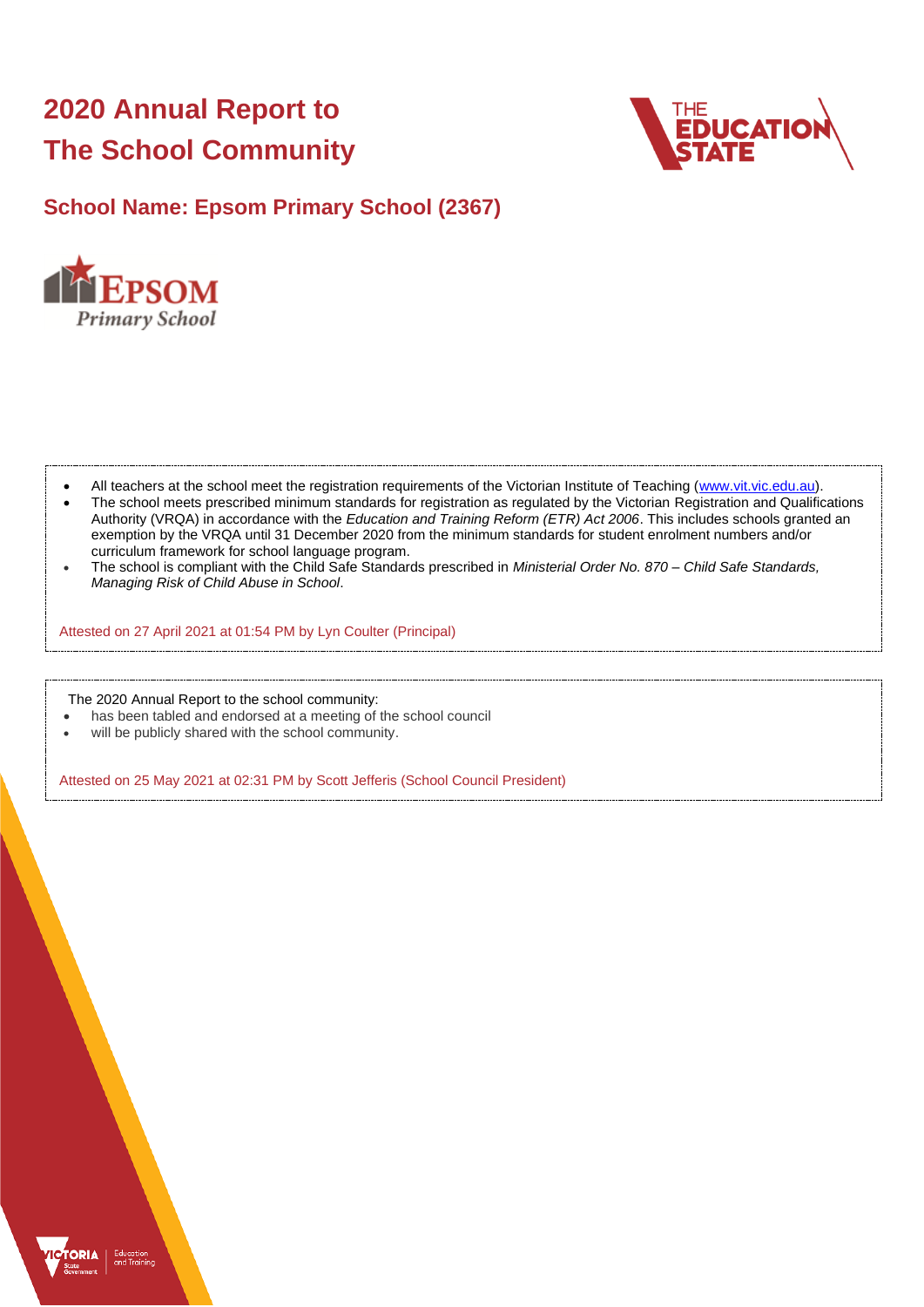

# How to read the Annual Report

### What has changed for the 2020 Annual Report?

#### **Improved appearance**

The appearance of the Performance Summary has been updated to more clearly represent information and to assist interpretation and comparison of individual school's data with state averages and similar school groups.

#### **School performance data**

The Victorian community's experience of COVID-19, including remote and flexible learning, had a significant impact on normal school operations. This impacted the conduct of assessments and surveys. Readers should be aware of this when interpreting the Performance Summary.

For example, in 2020 school-based surveys ran under changed circumstances, and NAPLAN was not conducted. Absence and attendance data may have been influenced by local processes and procedures adopted in response to remote and flexible learning.

Schools should keep this in mind when using this data for planning and evaluation purposes. Those schools who participated in the Student Attitudes to School survey in 2020 should also refer to the advice provided regarding the consistency of their data.

## What does the *'About Our School'* section refer to?

The About Our School section provides a brief background on the school, an outline of the school's performance over the year and future directions.

The 'School Context' describes the school's vision, values and purpose. Details include the school's geographic location, size and structure, social characteristics, enrolment characteristics and special programs.

The 'Framework for Improving Student Outcomes (FISO)' section includes the improvement initiatives the school has selected and the progress they have made towards achieving them.

## What does the *'Performance Summary'* section of this report refer to?

The Performance Summary includes the following:

#### **School Profile**

- student enrolment information
- the school's 'Student Family Occupation and Education' category
- a summary of parent responses in the Parent Opinion Survey, shown against the statewide average for Primary schools
- school staff responses in the area of School Climate in the School Staff Survey, shown against the statewide average for Primary schools

#### **Achievement**

- English and Mathematics for Teacher Judgements against the curriculum
- English and Mathematics for National Literacy and Numeracy tests (NAPLAN). *Note: NAPLAN tests were not conducted in 2020*

#### **Engagement**

Student attendance at school

#### **Wellbeing**

Student responses to two areas in the Student Attitudes to School Survey:

- Sense of Connectedness
- Management of Bullying

Results are displayed for the latest year and the average of the last four years (where available).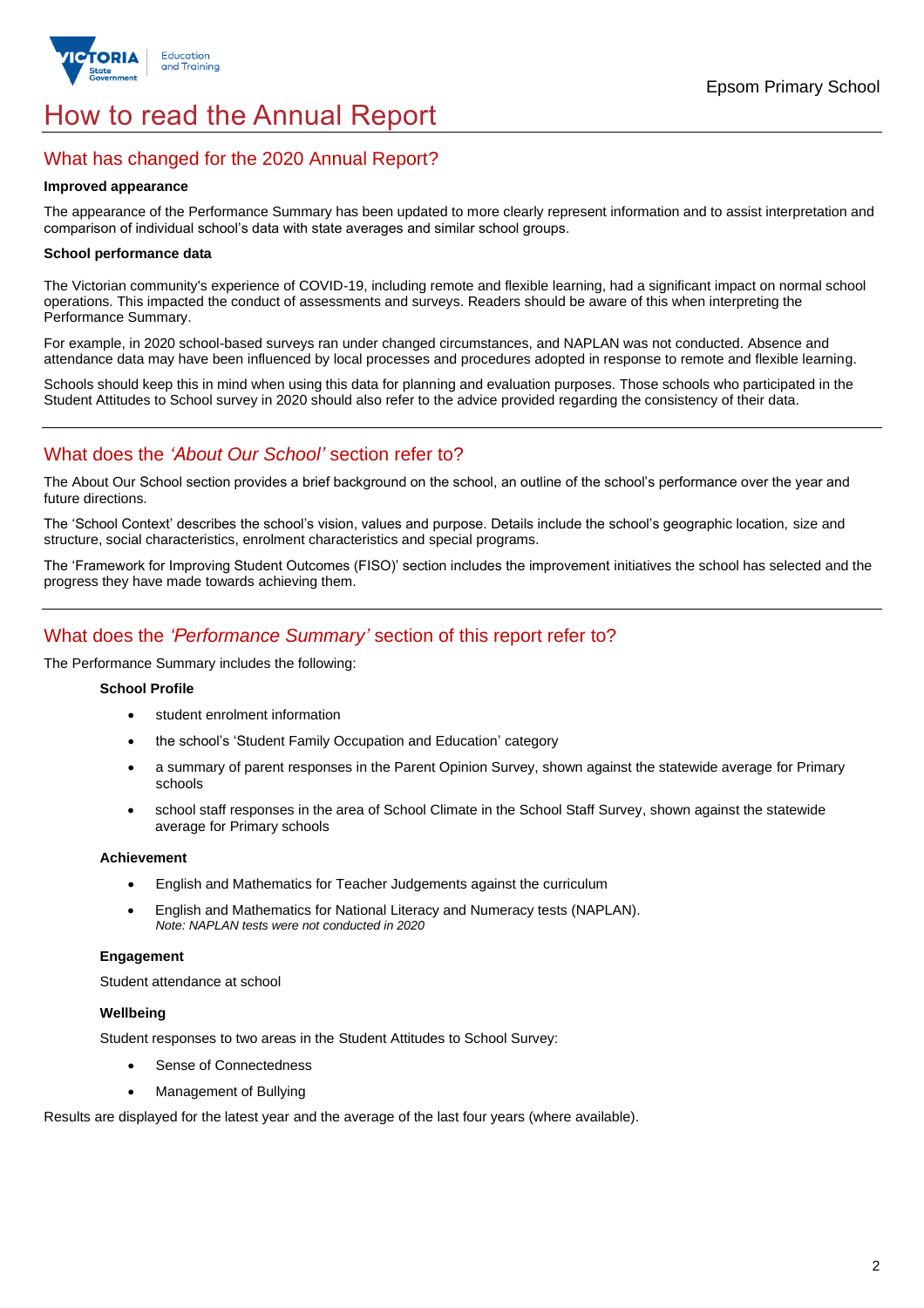

# How to read the Annual Report (continued)

#### What do *'Similar Schools'* refer to?

Similar Schools are a group of Victorian government schools with similar characteristics to the school.

This grouping of schools has been created by comparing each school's socio-economic background of students, the number of non-English speaking students and the school's size and location.

### What does *'NDP'* or '*NDA*' mean?

'NDP' refers to no data being published for privacy reasons or where there are insufficient underlying data. For example, very low numbers of participants or characteristics that may lead to identification will result in an 'NDP' label. For the 2020 Student Attitudes to School survey, specifically, the similar school group averages are replaced by 'NDP' where less than 50% of schools in a given similar school group did not participate in the 2020 survey.

'NDA' refers to no data being available. Some schools have no data for particular measures due to low enrolments. There may be no students enrolled in some year levels, so school comparisons are not possible.

Note that new schools only have the latest year of data and no comparative data from previous years. The Department also recognises unique circumstances in Specialist, Select Entry, English Language, Community Schools and schools that changed school type recently, where school-to-school comparisons are not appropriate.

# What is the *'Victorian Curriculum'*?

The Victorian Curriculum F–10 sets out what every student should learn during his or her first eleven years of schooling. The curriculum is the common set of knowledge and skills required by students for life-long learning, social development and active and informed citizenship.

The Victorian Curriculum is assessed through teacher judgements of student achievement based on classroom learning.

The curriculum has been developed to ensure that school subjects and their achievement standards enable continuous learning for all students, including students with disabilities.

The 'Towards Foundation Level Victorian Curriculum' is integrated directly into the curriculum and is referred to as 'Levels A to D'.

'Levels A to D' may be used for students with a disability or students who may have additional learning needs. These levels are not associated with any set age or year level that links chronological age to cognitive progress (i.e. there is no age expected standard of achievement for 'Levels A to D').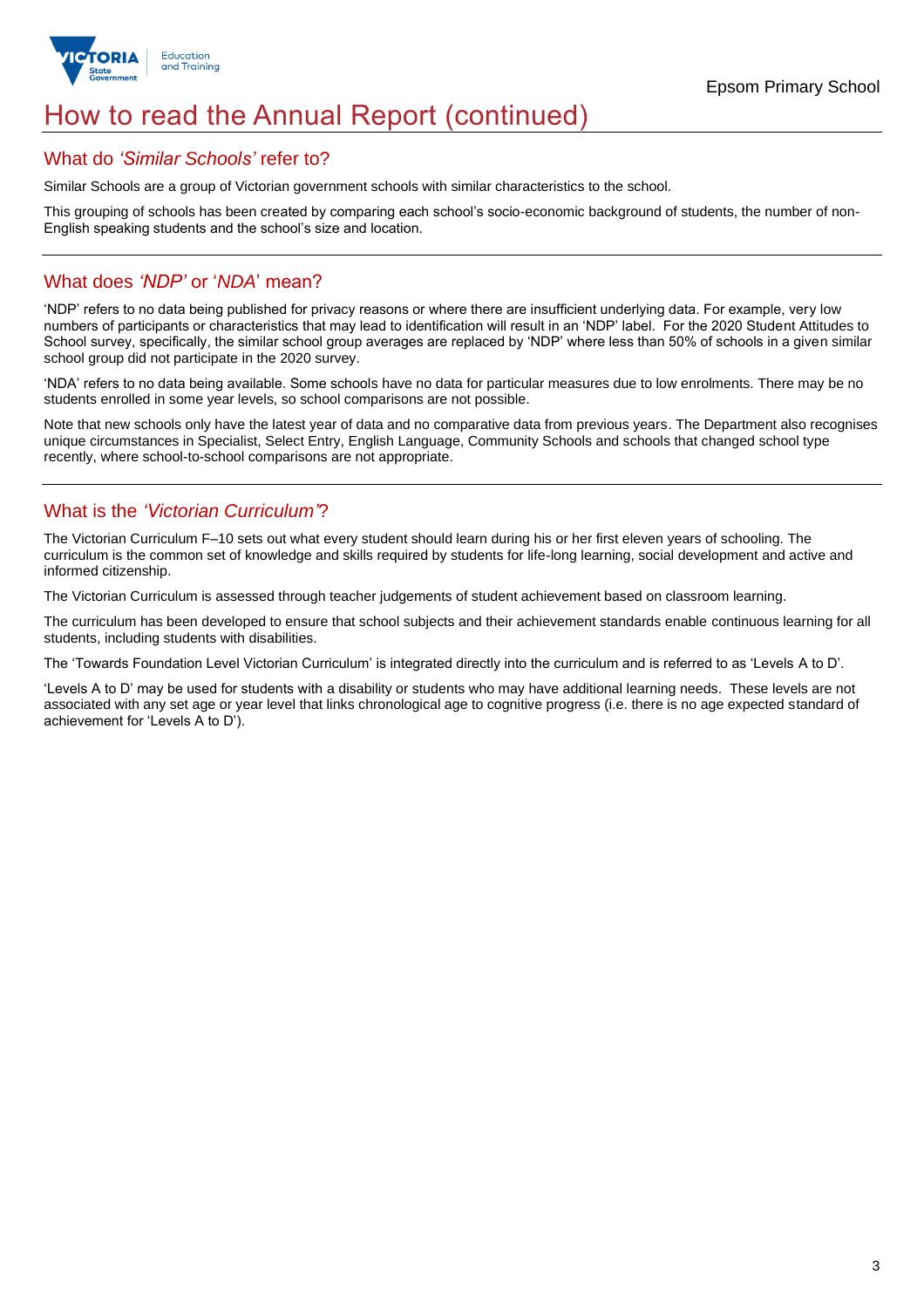

# **About Our School**

#### **School context**

At Epsom Primary School our vision is

Building excellence and opportunity together is at the heart of every action and decision we make for students and staff.

Our Philosophy is to ensure that at Epsom Primary School, our students learn in a supportive and caring environment. We are committed to developing the whole child, that includes their academic, social, physical and emotional learning. We provide opportunities for our students and staff that motivate individuals to succeed, through our partnerships with students and parents and alongside excellence in teaching and learning.

Epsom Primary School was originally a rural school established to cater for outlying farming communities. Its location now places it in the northern growth corridor of Bendigo. It has grown from approximately 180 in 2013 to 370 students in 2020. . The family SFO has continues to rise slowly and is currently at 0.59

#### Our purpose is to:

1. Improve student achievement in Reading, Writing and Numeracy

2. Improve student engagement in learning by improving student voice and agency for all students

The way to achieve our purpose will be to:

- 1. Improve literacy and numeracy outcomes for all students by
- Developing whole school curriculum and agreed pedagogy

• Developing and agreed and evidence based whole school approach to team teaching, planning and collaboration

- Building teacher capacity to deliver a differentiated curriculum
- Building teacher capacity in data literacy
- Developing an organisational structure to support strong PLC's
- 2. Improve engagement in learning for all student by:
- Developing a whole school approach to improve student voice and agency

• Developing a framework that leverages school partnerships with the intent to improve student learning, wellbeing and attendance

• Developing a school organisation design to drive effective instructional leadership

In 2020 our workforce consisted of: Principal Class 1.00 Assistant Principal Class - 1.00 Classroom Teacher 2 - 10.90 Learning Specialist - 1.80 Classroom Teacher 1 - 6.07 Para Professionals - 0.20 Teaching Support Staff - 8.22 Integration Teacher Aides 0.79 Total Budget EFT employees 29.98 Total Cost \$2,633,306.02

#### **Framework for Improving Student Outcomes (FISO)**

Epsom delivered on our KIS of improving student achievement outcomes with the research and development of a new delivery of teaching reading across the school. However, some of the associated AIP actions and professionals, class observations and pivot surveys were not feasible or were modified to accommodate remote learning.

The school has prioritised the data wall with accessible to all staff. This wall has been modified and simplified so that staff can identify student growth. The teachers have had robust discussions in relation to the data wall, talking about student achievement or lack of progress. The teachers are more readily using essential assessments to complete pre and post tests as well as creating ways to triangulate the data. In relation to student goal setting, while COVID has had a significant on this, the staff have looked at goal setting in a different way. They have done this through focus groups and targeted teaching, identifying like needs within a class for a given topic. The assessment schedule had to be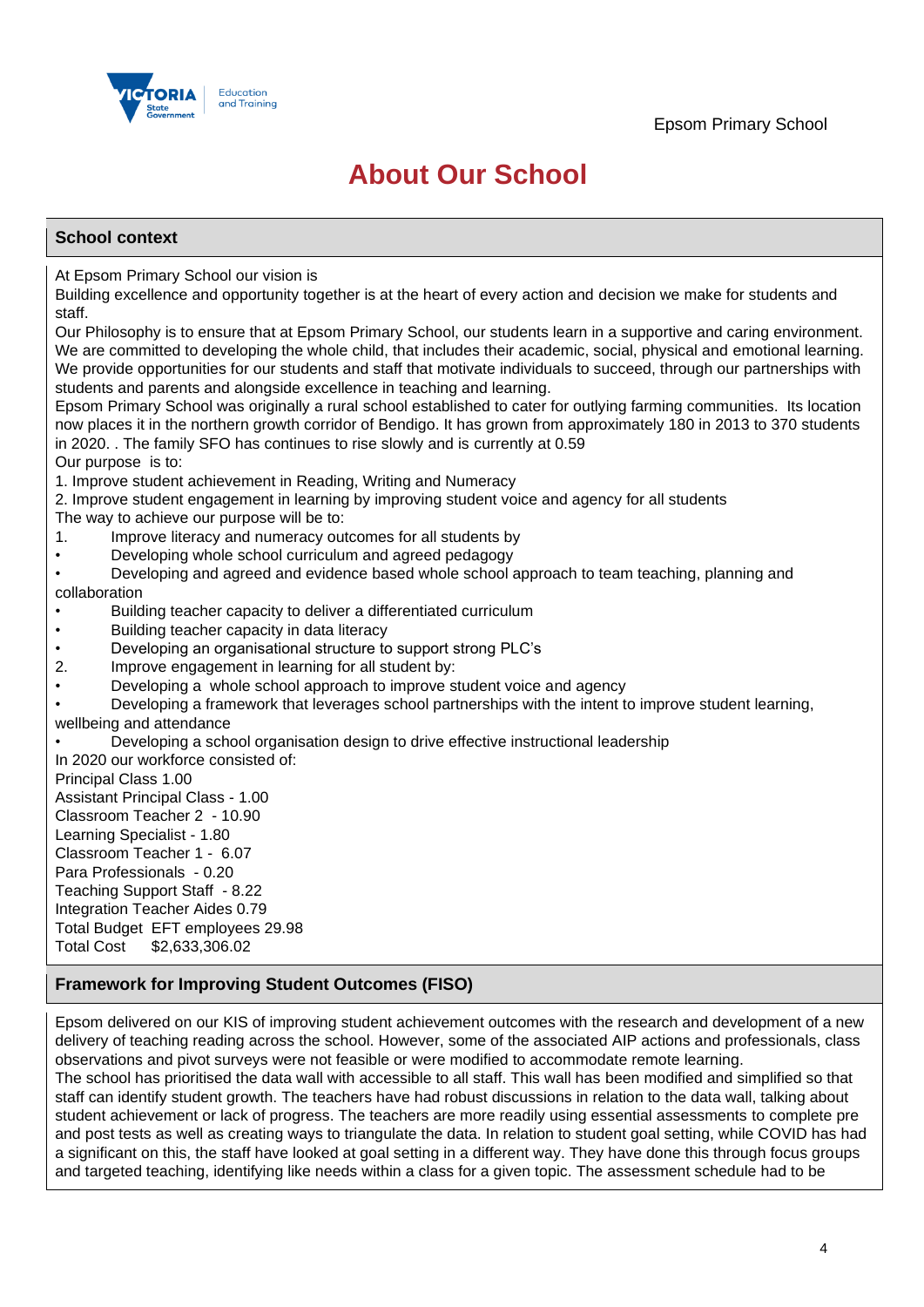

# Epsom Primary School

modified in relation to COVID, however, significant assessments have still taken place to ensure that data wall etc can happen.

The Engagement AIP team has closely looked at PIVOT in terms of looking for a way forward and to be able to ustilise this data for peer observations.

Staff are beginning to look at the bigger picture and understanding the continuum of learning.

### **Achievement**

All staff worked hard to deliver a learning program which was robust and accessible for all families during remote learning.Families responded well to learning on line however, they did experience fatigue and stress during the last lock down which resulted in lower engagement and more families becoming vulnerable and needing to come back on site.It was pleasing to see that a number of other schools were accessing our remote learning on which to model their own planning and delivery.

There has been a change in culture across the school. The teachers have begun to own the PLC cycle and the data.Teacher are starting to see the bigger picture and are starting to discuss whole school data and their impact on the whole school data. For example what happens in the Preps reflects what happens in NAPLAN. Remote learning 2.0 saw the teams continue their PLC's remotely and with just minor modifications to ensure that it could still go ahead. Learning Specialists modelled and drove PLC Meetings by providing scaffolding that provided the PLC leaders an opportunity to run their PLCs. This scaffolding included effective protocols, guiding and clarifying questions. The staff culture, accountability has been positively impacted. The staff reflections indicated that staff liked the collegiality of working in the same room. Teams would share and then time provided to challenge one another in a professional manner. This provided a more robust PLC cycle.

There is still more work on understanding how to unpack the data and being more reflective on teaching practice and how that will impact achievement.

To provide consistency and stability in uncertain times, a deliberate choice was made to ensure that PLC's had the focus on Mathematics the whole year.

The school has worked on developing staff knowledge and capacity in Literacy through PD on The Science of Reading. This will be a major focus for future years as we embark on the SOLAR project with LaTrobe University and Pamela Snow in 2021. This focus has been a Leadership PLC inquiry cycle during the last year to lead us to the Science of Reading.

#### **Engagement**

As attendance was a the major focus, the impact of Covid 19 has altered our focus. Our staff connected to our families a lot more, with regular phone calls and emails each week. These are all documented in the SMS - Sentral. Staff were contacting families to check in and support. Our office staff sent regular emails to staff with children they needed to check on, and children not engaging at all were referred to our Chaplain and Principal for further follow up. Our Chaplain often made house visits to check in, often with food hampers to families at risk.

We commenced a major focus on Indigenous culture throughout our school. We have purchased a lot of mentor texts for classroom use, every classroom has an indigenous rug, has the Torres Strait Islander, Aboriginal and Australian flag and a welcome to country poster. We have a passionate teacher leading this throughout our school with a plan for the future at our school to embed the culture in all aspects of our school.

Returning to school in term 4, attendance was still of concern, with the first week back being an exception. Evidence indicates illness at the main cause, due to Covid 19.

#### **Wellbeing**

In 2020 terms 2 and 3 were challenging in our capacity to support families during remote learning. The wellbeing team and classroom teachers spent much of their time contacting families and students to ensure they kept a sense of connectedness to the school and their peers. We delivered increased health and wellbeing supports to our families as they returned to on site learning. This included increasing the number of hours for our school chaplain, engaging regional wellbeing staff to work with families on attendance and friendships.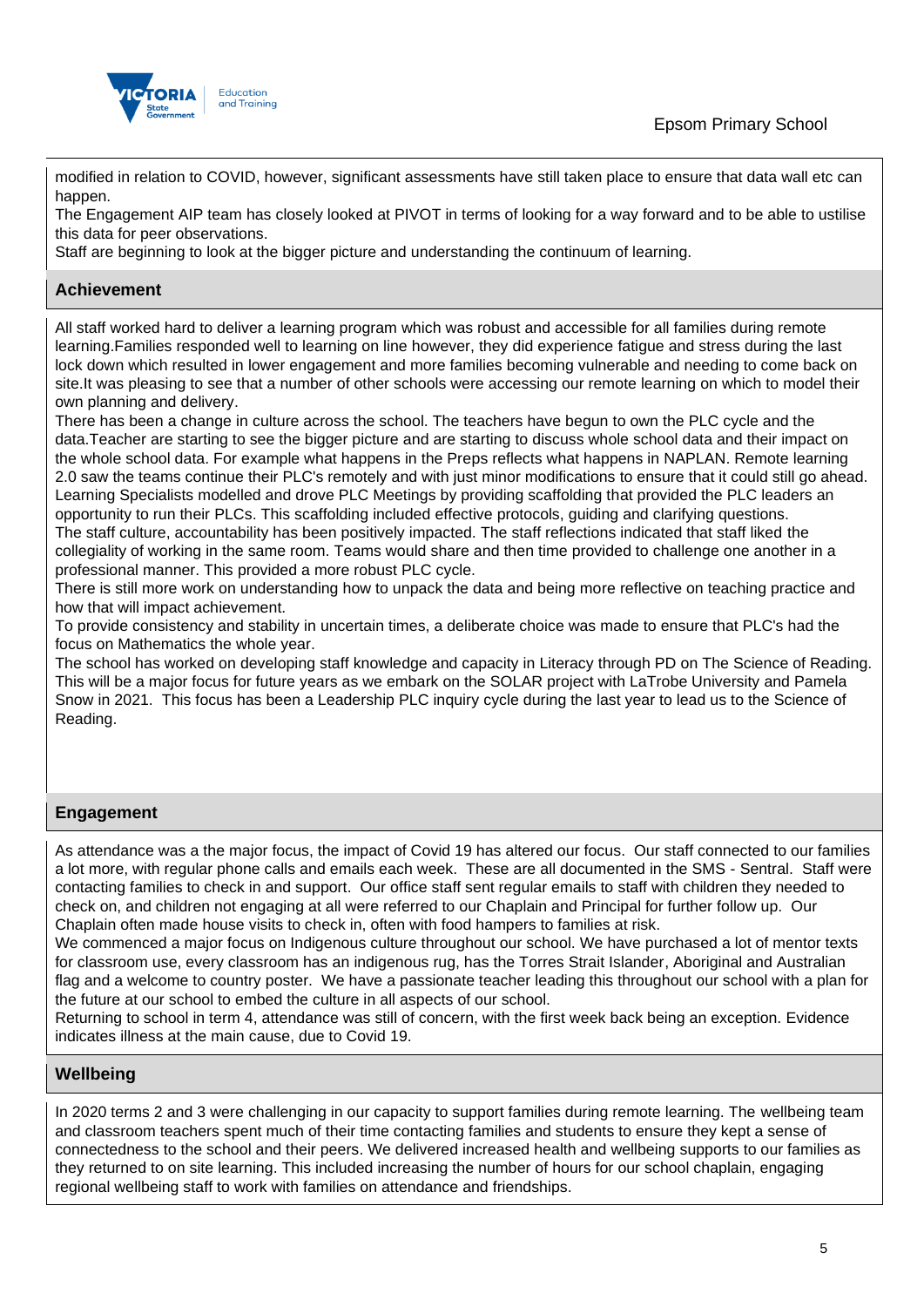

The wellbeing of staff was also prioritized with individual referrals and counselling being provided through EAP and on site.

As attendance was a the major focus, the impact of Covid 19 has altered our focus. Our staff connected to our families a lot more, with regualar phonecalls and eamils each week. These are all documented in Sentral. If children did not mark their attendance on our online platform, our staff were contacting families to check in and ask how they can assist. Our office staff sent regular emails to staff with children they needed to check on, and children not engaging at all were referred to our Chaplain and Principal for further follow up. Our Chaplain often made house visits to check in, often with food hampers to families at risk.

We have also started our major focus on Indigenous culture throughout our school. We have purchased a lot of mentor texts for classroom use, every classroom has an indigenous rug, has the Torres Strait Islander, Aboriginal and Australian flag and a welcome to country poster. We have a passionate teacher leading this througout our school with a plan for the future at our school to embed the culture in all aspects of our school. Please see uploaded documents.

#### **Financial performance and position**

At reconciliation for the end of 2020 we finished with a surplus of \$480,000 in our credit account. This money has been strategically planned to cover the anticipated deficit in our staffing budget in 2021/22 for the implementation of our new literacy and numeracy strategies as outlined in SSP.

We also received addition revenue to cover covid cleaning during terms 1 and 4.

Equity funding which is based on our SFO increased significantly in 2020 to \$314,000. This money was expended on staffing, professional learning and student support.

We also held \$118,000 as the EAL cluster coordinating school. These funds were expended in the employment of an EAL teacher working across all cluster schools.

> **For more detailed information regarding our school please visit our website at <www.epsomps.vic.edu.au>**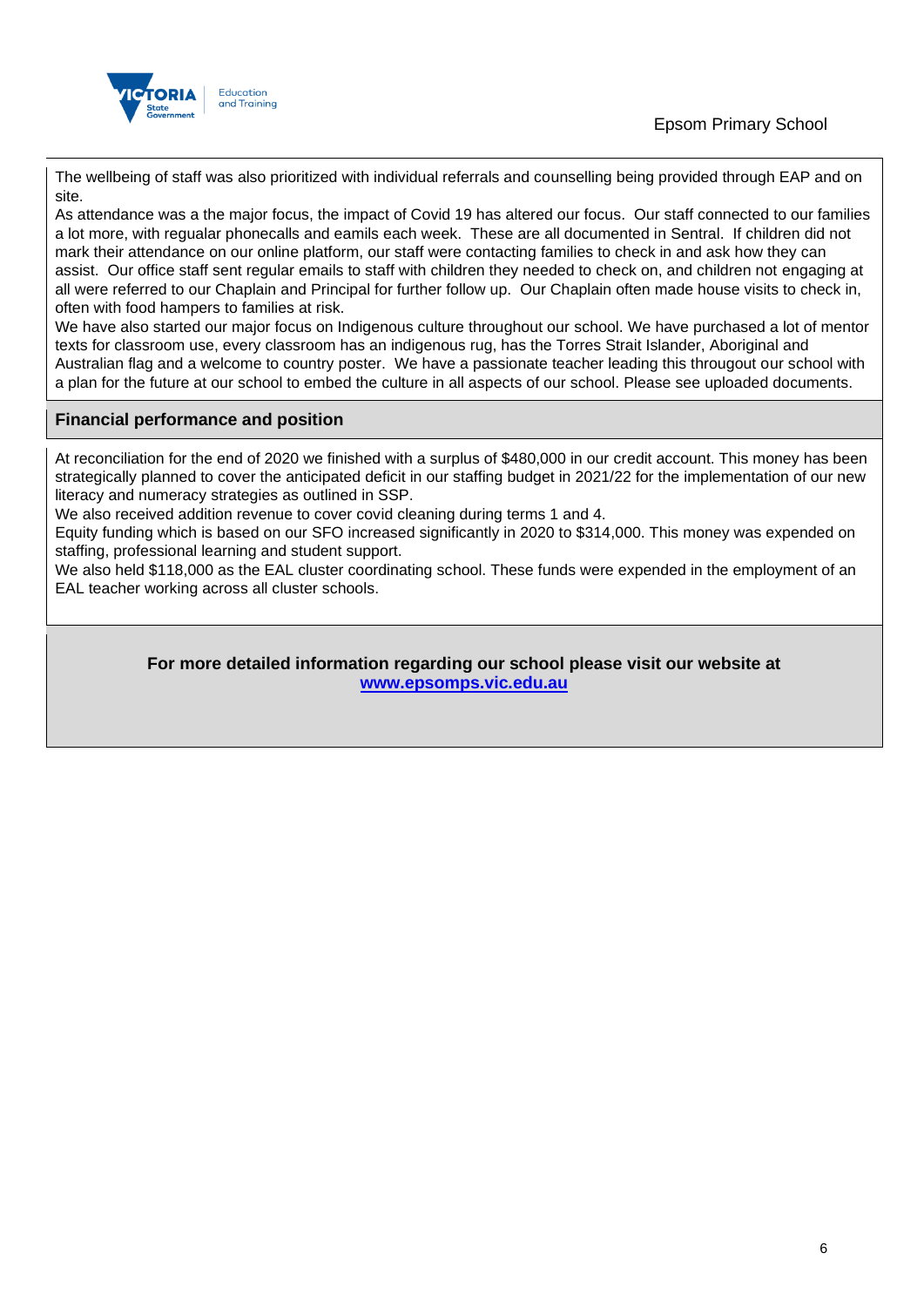

# **Performance Summary**

The Performance Summary for government schools provides an overview of how this school is contributing to the objectives of the Education State and how it compares to other Victorian Government schools.

All schools work in partnership with their school community to improve outcomes for children and young people. Sharing this information with parents and the wider school community helps to support community engagement in student learning, a key priority of the Framework for Improving Student Outcomes.

Refer to the 'How to read the Annual Report' section for help on how to interpret this report.

# SCHOOL PROFILE

#### **Enrolment Profile**

A total of 371 students were enrolled at this school in 2020, 184 female and 187 male.

6 percent of students had English as an additional language and 5 percent were Aboriginal or Torres Strait Islander.

#### **Overall Socio-Economic Profile**

The overall school's socio-economic profile is based on the school's Student Family Occupation and Education index (SFOE) which takes into account parents' occupations and education.

Possible socio-economic band values are: Low, Low-Medium, Medium and High.

This school's socio-economic band value is: Medium

#### **Parent Satisfaction Summary**

The percent endorsement by parents on their school satisfaction level, as reported in the annual Parent Opinion Survey.

Percent endorsement indicates the percent of positive responses (agree or strongly agree) from parents who responded to the survey.



#### **School Staff Survey**

The percent endorsement by staff on School Climate, as reported in the annual School Staff Survey.

Percent endorsement indicates the percent of positive responses (agree or strongly agree) from staff who responded to the survey. Data is suppressed for schools with three or less respondents to the survey for confidentiality reasons.



Percent endorsement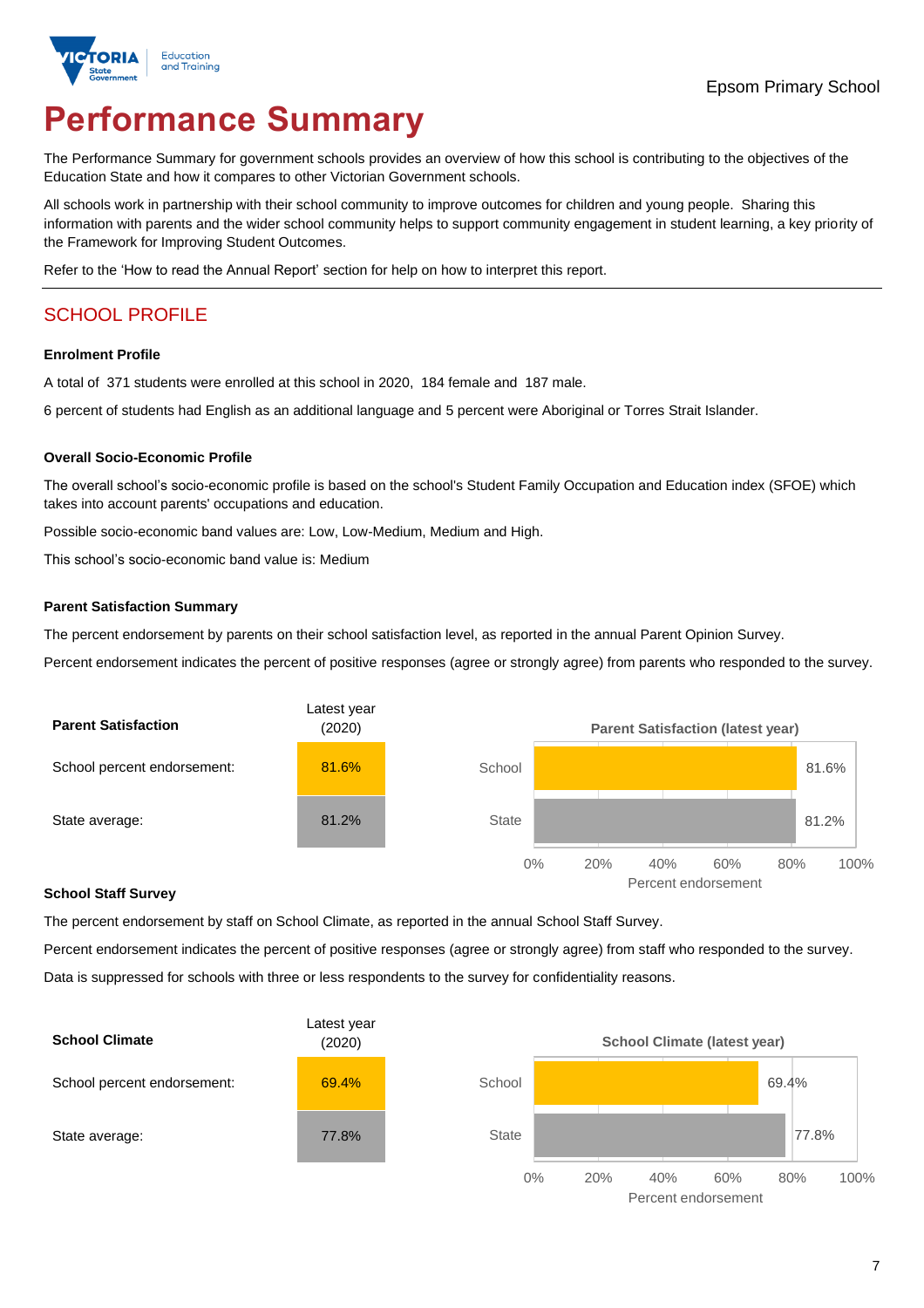

# ACHIEVEMENT

*Key: 'Similar Schools' are a group of Victorian government schools that are like this school, taking into account the school's socioeconomic background of students, the number of non-English speaking students and the size and location of the school.*

#### **Teacher Judgement of student achievement**

Percentage of students working at or above age expected standards in English and Mathematics.



#### **NAPLAN**

NAPLAN tests were not conducted in 2020.

#### **NAPLAN Learning Gain**

NAPLAN learning gain is determined by comparing a student's current year result to the results of all 'similar' Victorian students (i.e. students in all sectors in the same year level who had the same score two years prior).

NAPLAN tests were not conducted in 2020.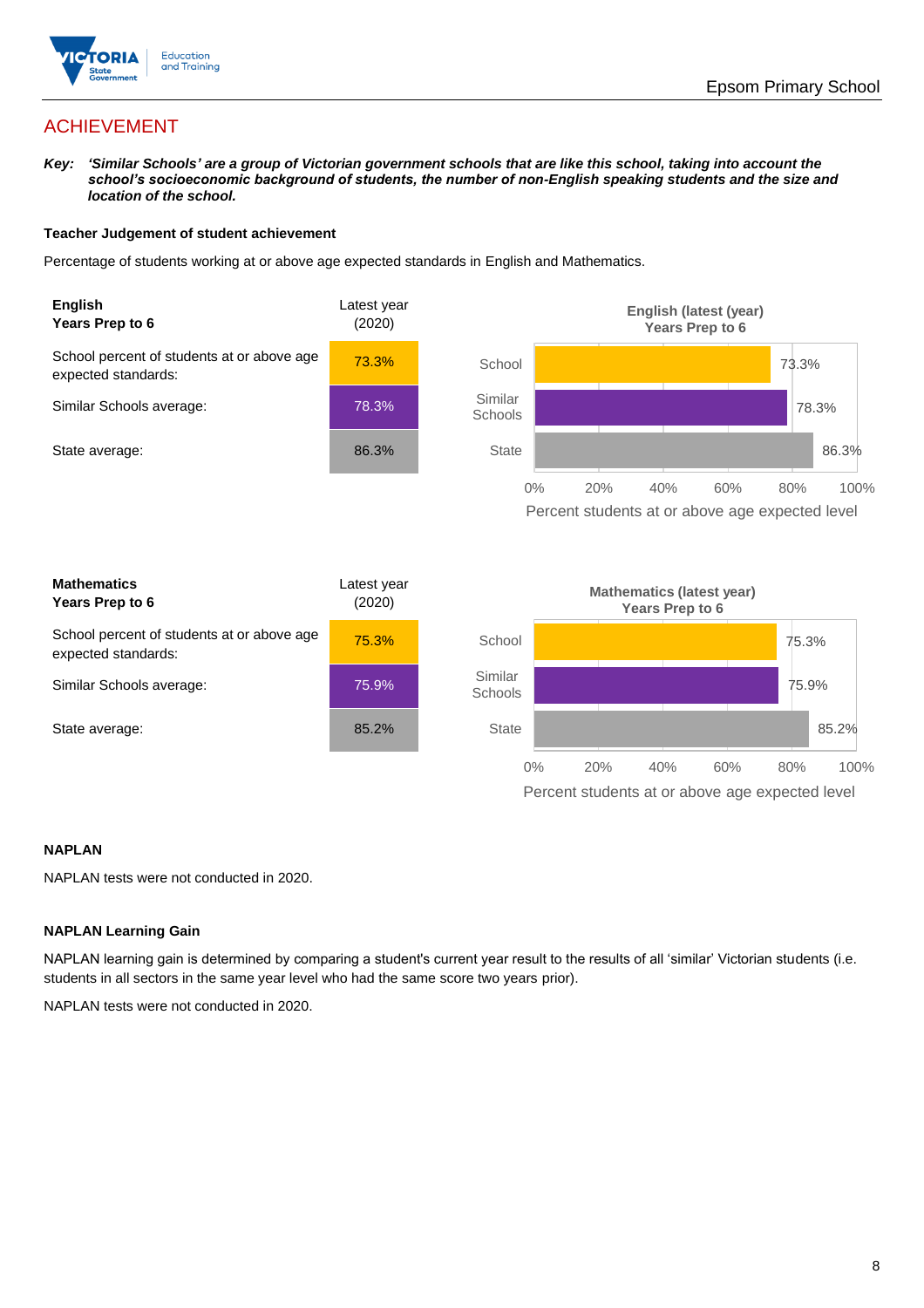

# ENGAGEMENT

*Key: 'Similar Schools' are a group of Victorian government schools that are like this school, taking into account the school's socioeconomic background of students, the number of non-English speaking students and the size and location of the school.*

#### **Average Number of Student Absence Days**

Absence from school can impact on students' learning. Common reasons for non-attendance include illness and extended family holidays. Absence and attendance data in 2020 may have been influenced by local processes and procedures adopted in response to remote and flexible learning.



#### **Attendance Rate (latest year)**

|                                             | Prep | Year 1 | Year 2 | Year 3 | Year 4 | Year 5 | Year 6 |
|---------------------------------------------|------|--------|--------|--------|--------|--------|--------|
| Attendance Rate by year level<br>$(2020)$ : | 93%  | 88%    | 93%    | 86%    | 87%    | 89%    | 83%    |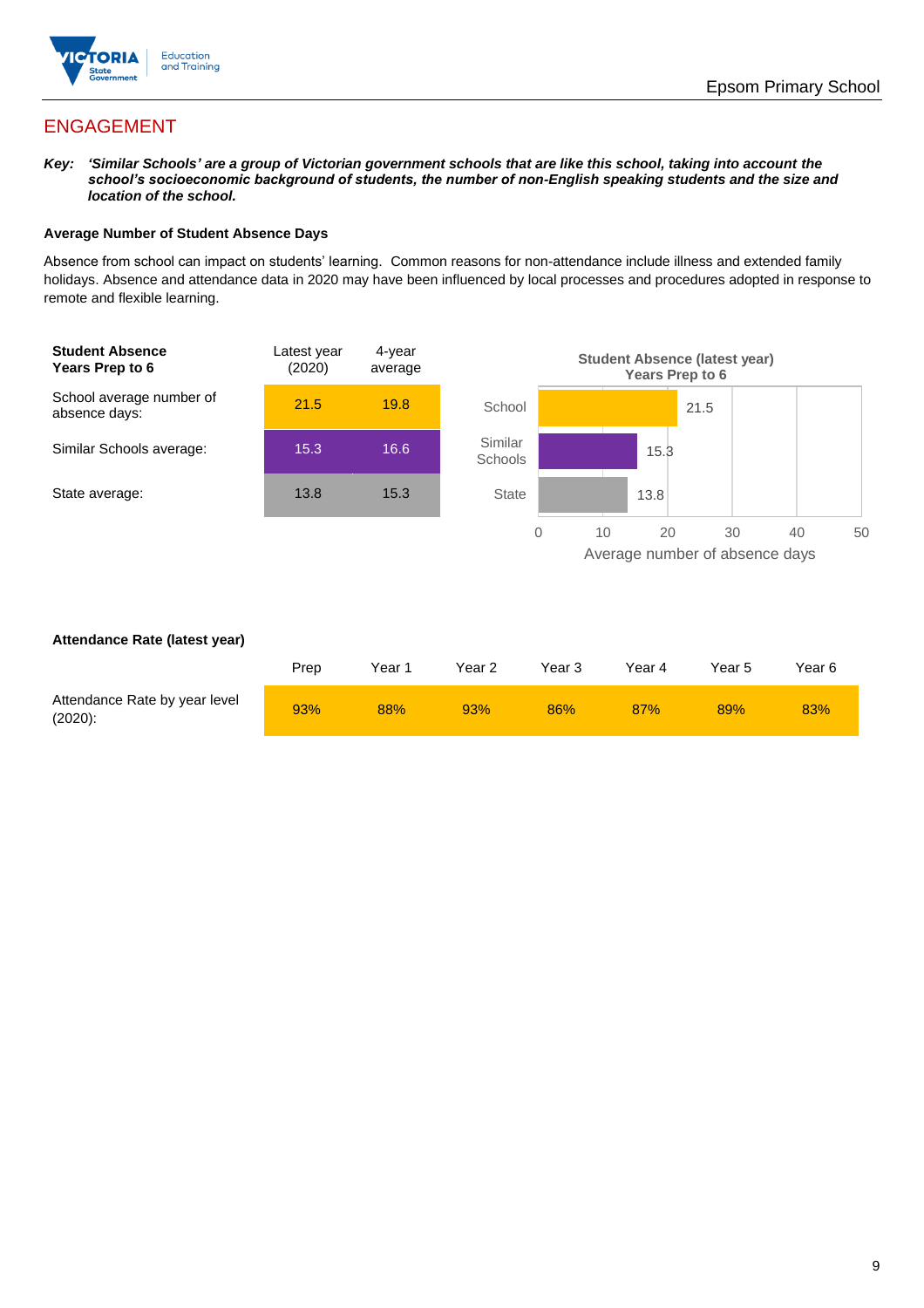

## **WELLBEING**

*Key: 'Similar Schools' are a group of Victorian government schools that are like this school, taking into account the school's socioeconomic background of students, the number of non-English speaking students and the size and location of the school.*

#### **Student Attitudes to School – Sense of Connectedness**

The percent endorsement on Sense of Connectedness factor, as reported in the Attitudes to School Survey completed annually by Victorian Government school students, indicates the percent of positive responses (agree or strongly agree).

Schools who participated in the Student Attitudes to School survey in 2020 should refer to the advice provided regarding the consistency of their data.



*years or within similar school groups. Care should be taken when interpreting these results.*

#### **Student Attitudes to School – Management of Bullying**

The percent endorsement on Management of Bullying factor, as reported in the Attitudes to School Survey completed annually by Victorian Government school students, indicates the percent of positive responses (agree or strongly agree).

Schools who participated in the Student Attitudes to School survey in 2020 should refer to the advice provided regarding the consistency of their data.



*Due to lower participation rates and differences in collection methodology in 2020, data are often not comparable with previous years or within similar school groups. Care should be taken when interpreting these results.*

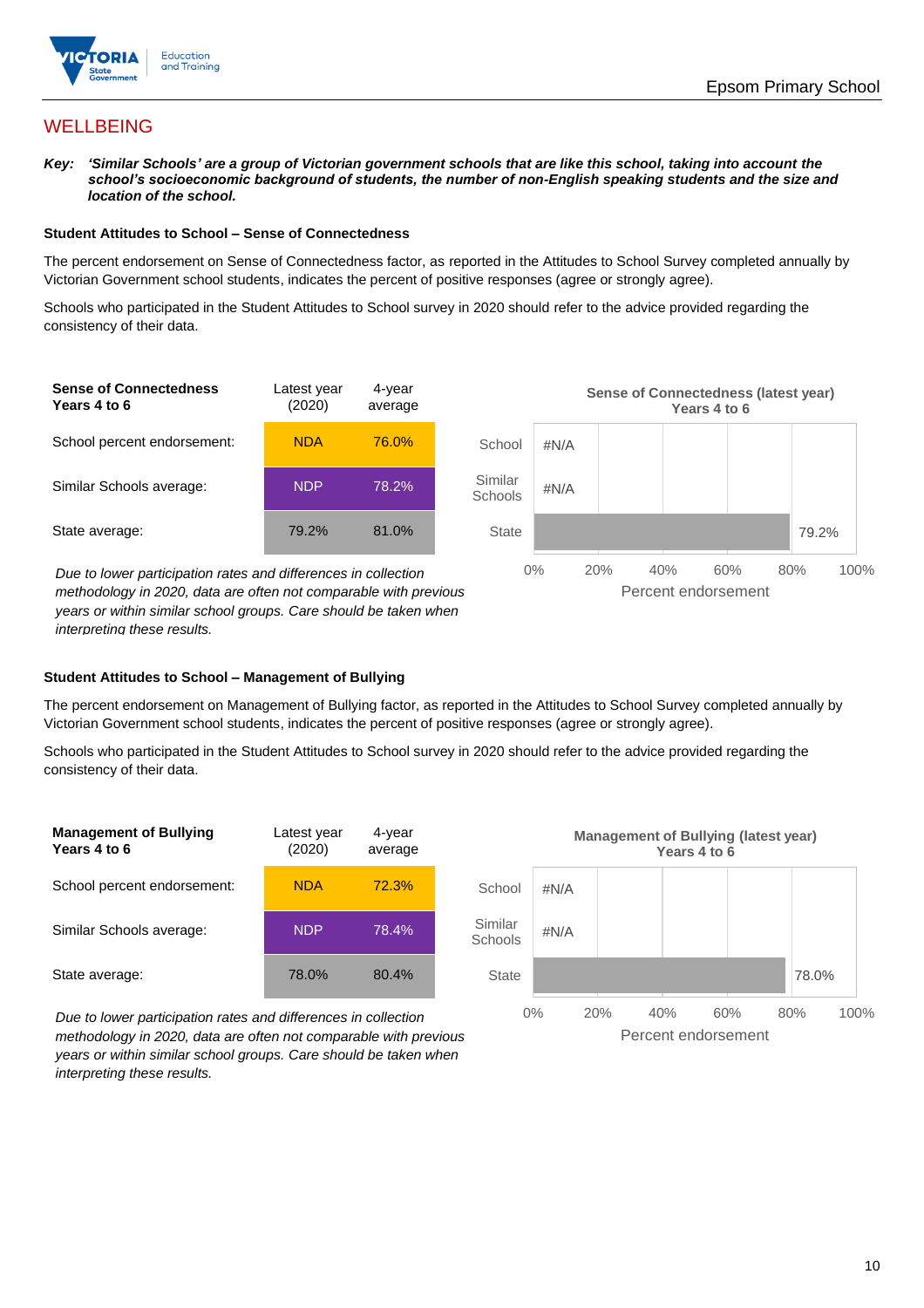

# **Financial Performance and Position**

FINANCIAL PERFORMANCE - OPERATING STATEMENT SUMMARY FOR THE YEAR ENDING 31 DECEMBER, 2020

| <b>Revenue</b>                  | <b>Actual</b> |
|---------------------------------|---------------|
| <b>Student Resource Package</b> | \$3,607,941   |
| Government Provided DET Grants  | \$703,366     |
| Government Grants Commonwealth  | \$48,972      |
| Government Grants State         | <b>NDA</b>    |
| Revenue Other                   | \$13,424      |
| <b>Locally Raised Funds</b>     | \$101,251     |
| <b>Capital Grants</b>           | <b>NDA</b>    |
| <b>Total Operating Revenue</b>  | \$4,474,955   |

| Equity <sup>1</sup>                                 | <b>Actual</b> |
|-----------------------------------------------------|---------------|
| Equity (Social Disadvantage)                        | \$322,141     |
| Equity (Catch Up)                                   | <b>NDA</b>    |
| <b>Transition Funding</b>                           | <b>NDA</b>    |
| Equity (Social Disadvantage - Extraordinary Growth) | <b>NDA</b>    |
| <b>Equity Total</b>                                 | \$322.141     |

| <b>Expenditure</b>                    | <b>Actual</b> |
|---------------------------------------|---------------|
| Student Resource Package <sup>2</sup> | \$3,170,003   |
| Adjustments                           | <b>NDA</b>    |
| <b>Books &amp; Publications</b>       | \$26,440      |
| Camps/Excursions/Activities           | \$31,782      |
| <b>Communication Costs</b>            | \$3,939       |
| Consumables                           | \$85,219      |
| Miscellaneous Expense <sup>3</sup>    | \$5,511       |
| <b>Professional Development</b>       | \$34,128      |
| Equipment/Maintenance/Hire            | \$145,647     |
| <b>Property Services</b>              | \$242,142     |
| Salaries & Allowances <sup>4</sup>    | \$182,350     |
| <b>Support Services</b>               | \$58,002      |
| Trading & Fundraising                 | \$15,515      |
| Motor Vehicle Expenses                | <b>NDA</b>    |
| Travel & Subsistence                  | \$794         |
| <b>Utilities</b>                      | \$35,976      |
| <b>Total Operating Expenditure</b>    | \$4,037,448   |
| <b>Net Operating Surplus/-Deficit</b> | \$437,507     |
| <b>Asset Acquisitions</b>             | \$5,010       |

(1) The equity funding reported above is a subset of the overall revenue reported by the school.

(2) Student Resource Package Expenditure figures are as of 01 Mar 2021 and are subject to change during the reconciliation process.

(3) Miscellaneous Expenses include bank charges, administration expenses, insurance and taxation charges.

(4) Salaries and Allowances refers to school-level payroll.